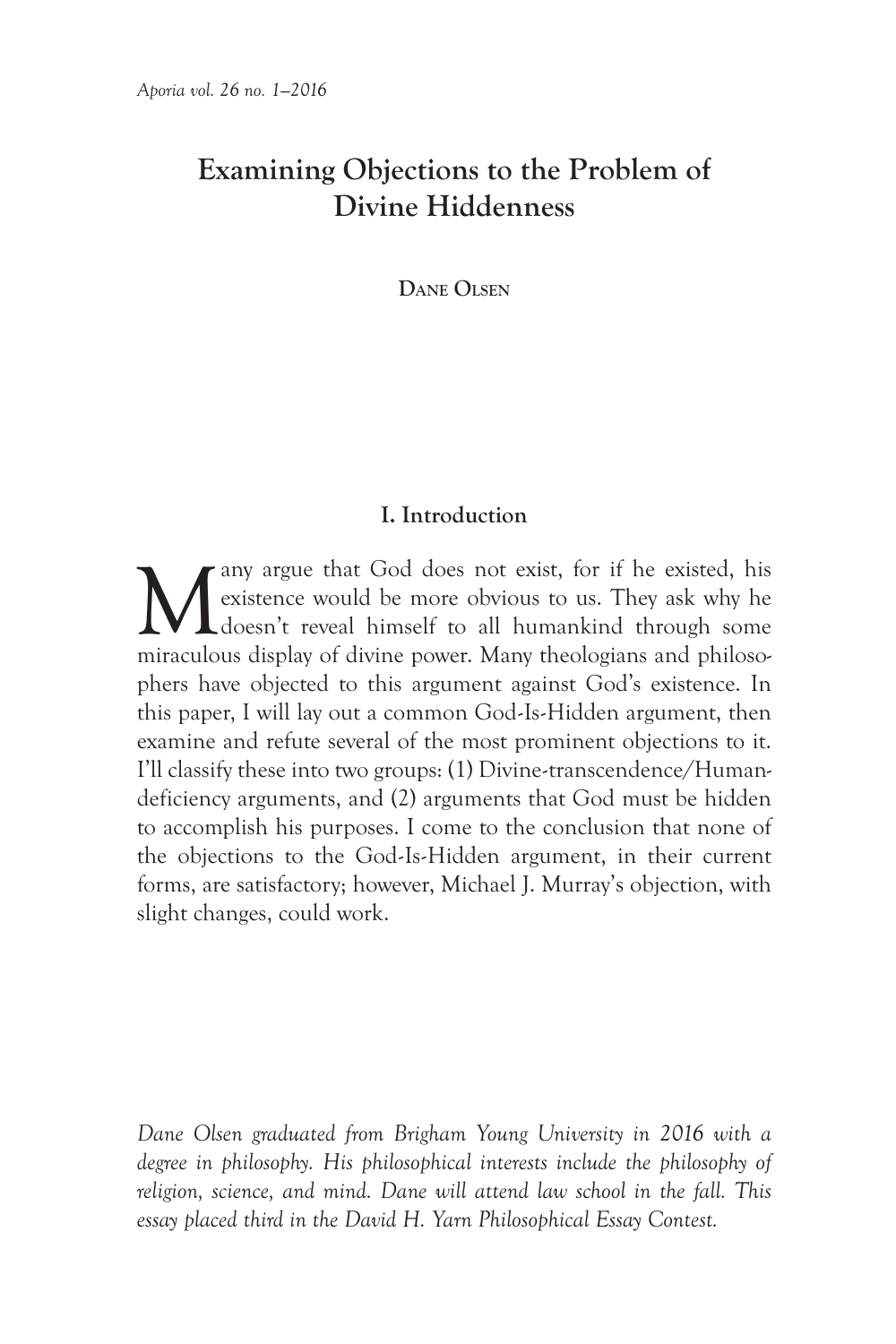A typical argument-from-hiddenness against God's existence might go something like this:

> 1.If God exists, then it is important for us to believe in him in order to receive salvation after death.

> 2.God is benevolent, so he desires our salvation, and he is omnipotent, so he could reveal his existence to us if he wanted to.

> 3.Because he desires our salvation, he will give ample evidence of his existence, so that belief in him will be a straight-forward matter.

> 4.There is no evidence of God's existence (God is hidden).

5. Therefore, God does not exist.

Proponents of this argument believe that many more people would receive salvation if God would simply reveal himself, or make his existence more apparent. Objections limiting the love or power of God could undermine this argument, but here I am accepting the second premise that God is both perfectly benevolent (he desires our salvation) and totally powerful (he can do whatever is metaphysically possible), as these qualities are attributed to the traditional Christian God, as well as to the God described by most Western philosophers.

## **II. Classifying the Objections**

Christian philosophers and theologians have provided many objections to the above argument. Robert McKim classifies the objections into three basic categories, those that are based on:

> 1.*The defective nature of humanity*: "We are either too wicked, too ignorant, too stupid, or too limited in some other way to know much about God." (145).

> 2.*Divine transcendence*: "God is not the sort of being who could be understood very well by creatures like us" (145).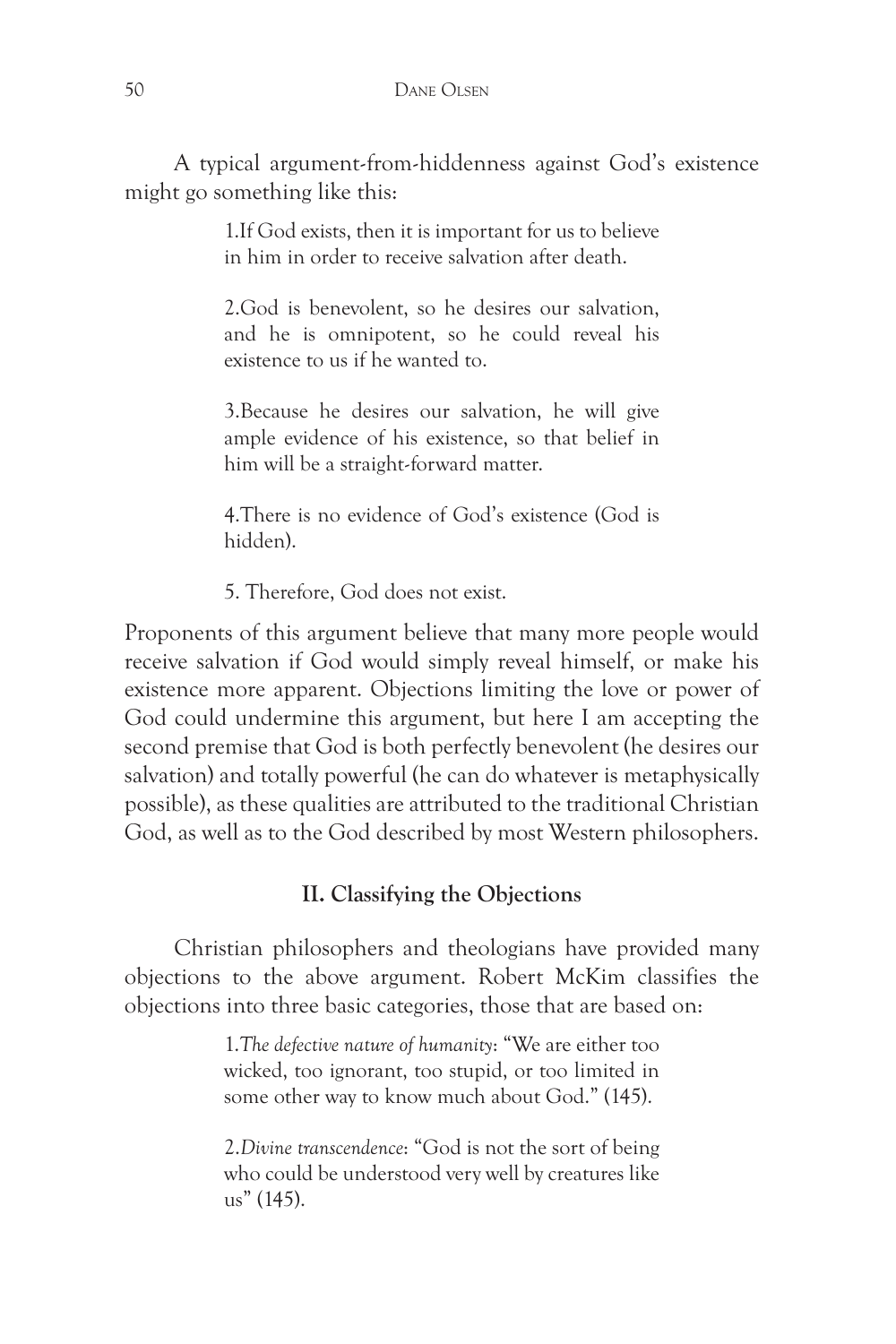3.*Appropriateness*: "[Divine hiddenness] makes for a degree of moral or spiritual autonomy and maturity which would not be possible if we understood better the nature of God, or it promotes some other good" (145–146).

I would add a fourth kind of objection, which essentially states that God simply chooses to reveal himself to some and not to others, so he can seem completely knowable to some and completely hidden to others. This is an obviously Calvinistic view, which I find to be incompatible with the idea of a perfectly loving God. So while this objection might satisfy a Calvinist, I don't think it would satisfy an honest, truth-seeking agnostic, or even a non-Calvinist Christian. An objection to this view would be an objection to Calvinism in general, which is outside the scope of this paper.<sup>1</sup>

For the purposes of this paper, I'll combine the first two into a single category: Divine transcendence/human deficiency, as they both highlight the disparity between the nature of God and the nature of man. McKim points out, and I agree, that all three of the categories often overlap and intertwine, but in this paper I'll try to separate them for clarity and ease of understanding. I should note, however, that aspects of my objections to one argument can apply to aspects of other arguments, so neither the arguments nor their objections should be seen or treated as completely independent from one another.

## **III. Divine Transcendence/Human Deficiency (DTHD) Arguments**

McKim says DTHD arguments can be seen as "ineradicable" or "eradicable" (146). In other words, some Christians believe that at some future point, God's existence, will, and nature will be revealed to us, or at least to those who have proven worthy. Others believe that God will forever remain hidden, or in some way incomprehensible.

<sup>&</sup>lt;sup>1</sup> For objections to Calvinism, the writings of Methodist Bishop and theologian R. S. Foster, the bibliographical information of which can be found in the works cited, are a good place to start.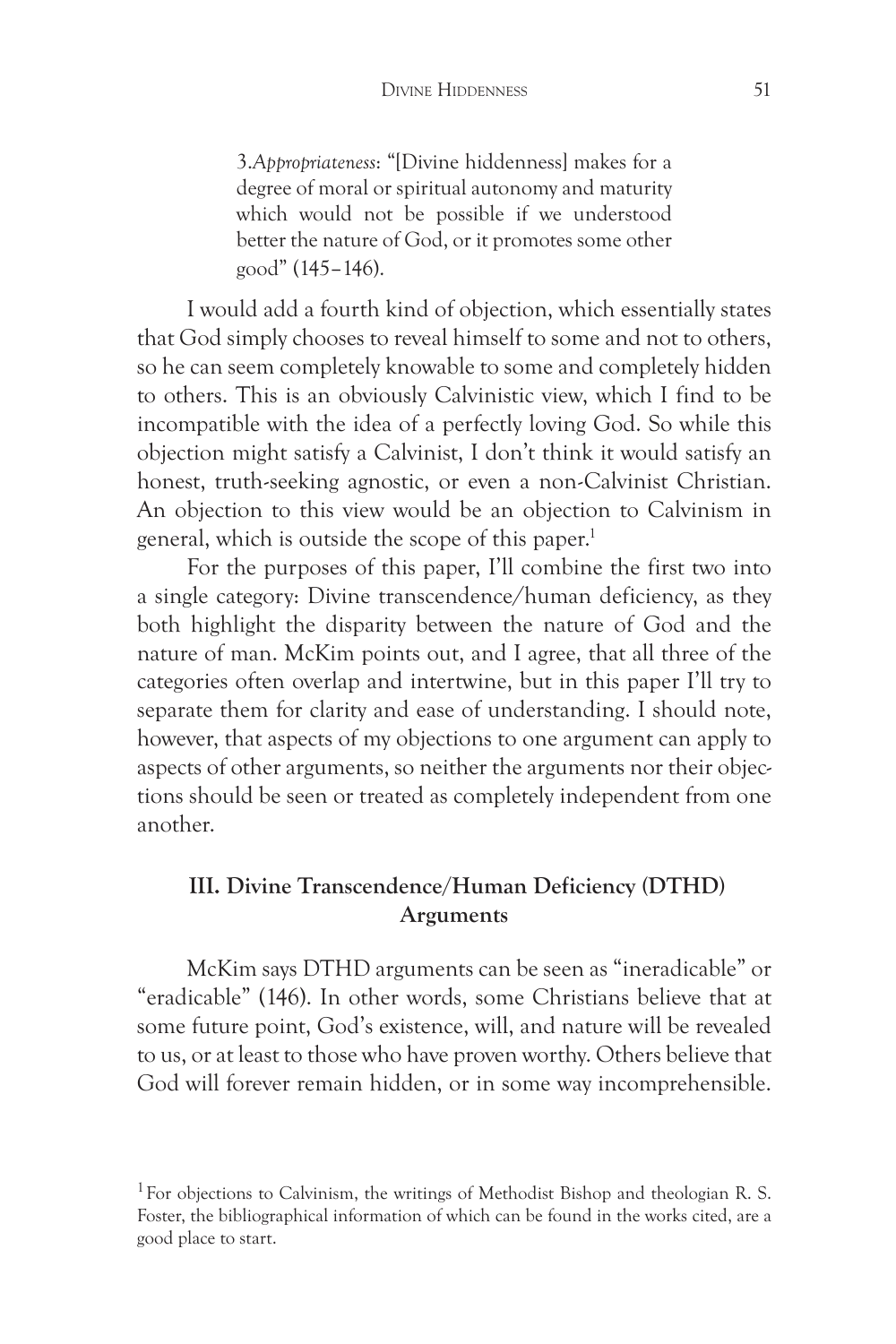Either way, I find both of these arguments to be based on purely metaphysical assumptions that are impossible to disprove and not very persuasive, especially to an honest, truth-seeking agnostic. They seem like the kind of "Do it because I said so" arguments that children hate. If an agnostic were to present the God-Is-Hidden problem, and a theist were to respond that "He's hidden because we are unable to see him because of our human nature (or our sinful nature)" or "He's hidden because he is, by definition of his divine nature, mysterious and incomprehensible," he or she probably wouldn't convince the agnostic of anything other than to ask someone else. That said, I'll examine one of the best of these kinds of arguments and show why it isn't adequate.

#### *Morris's Objection*

To preface, Thomas Morris would probably classify this as an appropriateness argument (given the criteria listed in this paper), as he states that, "we need some adumbration of divine goals, purposes, or intentions that would make divine hiddenness intelligible" (97). While there are aspects of his argument that make it a hybrid of the two classes of objection, I consider it a primarily DTHD argument, specifically a human deficiency one. Morris argues, based on his interpretation of writings by Blaise Pascal, that if God were to reveal himself to everyone in a way that left no room for doubt, we would become very prideful about this knowledge in the same way that we become prideful and boast when we meet a celebrity (he uses the example of meeting Michael Jordan and former basketball coach Dean Smith) (97–100). Therefore, God only reveals himself to those who have already developed certain qualities; those whom he knows will not become inflated with pride upon receiving a revelation from God (100–103). Essentially, God only reveals himself to those that are already humble, and to those who are prideful or would become prideful upon receiving such a revelation, he does not.

I think this problem can easily be overcome if God had revealed himself and would reveal himself (miraculously or non-miraculously) to every single person who has ever lived and who is currently living. That way, an epistemically responsible knowledge that God exists would bring no more pride-worthy special status than would an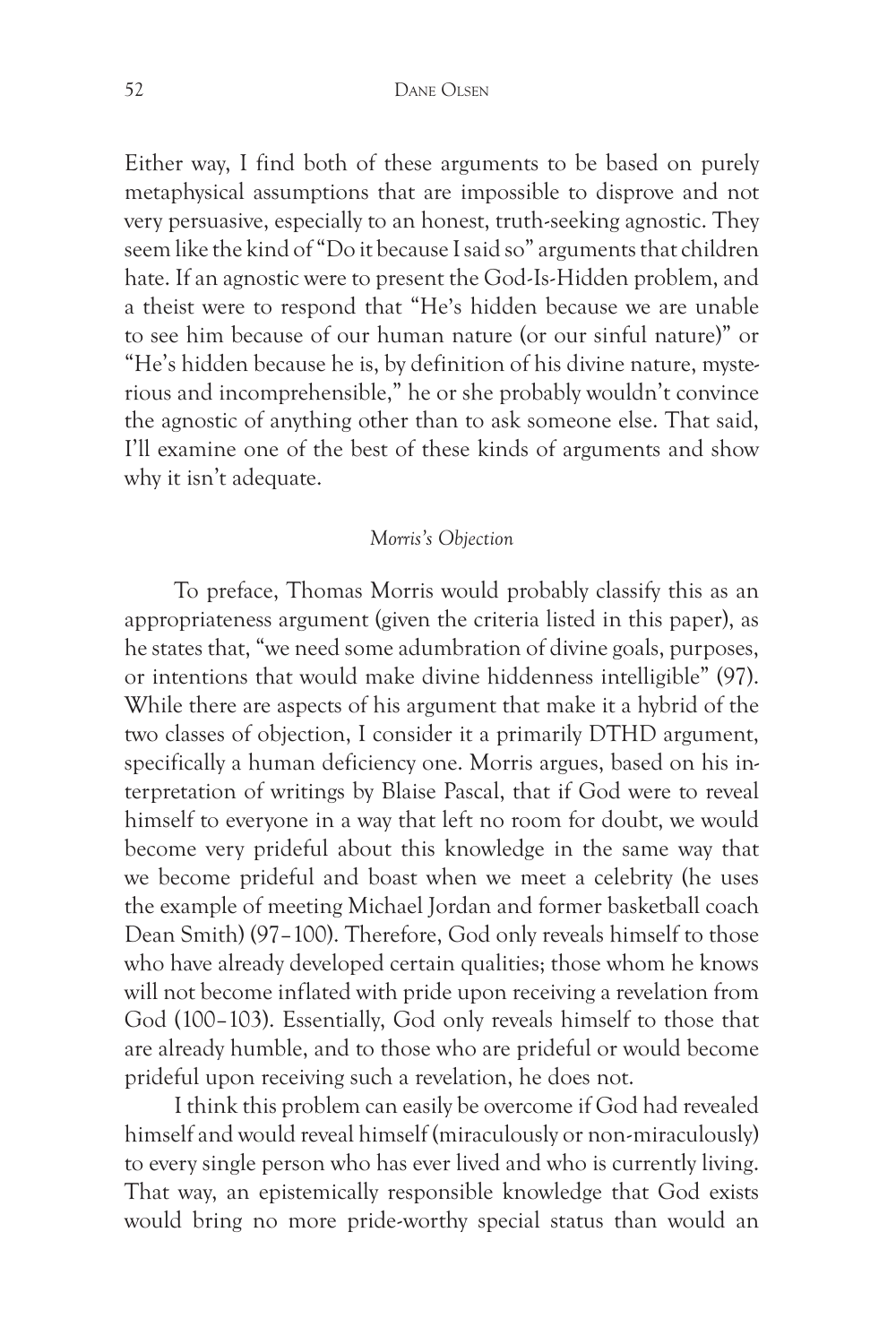epistemically responsible knowledge that the sky is blue. Because of this, I don't think the DTHD portion of Morris's argument works.

Morris goes on to give an appropriateness objection as well. He argues that the God-seeking process is what helps foster the development of humility. For us to become sufficiently humble, God must remain hidden so that we have to seek him out (102–103). I'm not sure if Morris is saying that seeking out God is the only way to reach a certain level of humility, but if he is, then I think this is a bold claim, especially since we see many atheists and agnostics that are just as humble or more humble than theists (and admittedly vice versa). We'll assume he's not saying that, but rather saying that seeking for God is just one way among many to become humbler. To those honest, humble God-seekers, God, specifically by way of Jesus Christ, will reveal himself (103–104). James A. Keller provides a good objection to this reasoning:

> Moreover, many morally and religiously sensitive non-Christian seekers seem, as far as we can tell, to seek God, and they often do not become Christians as a result of their seeking, calling into question either the promise that those who seek will find God or the Christian belief of Pascal and Morris that finding the truth about God includes finding Jesus Christ. (38)

So as Keller points out, Morris's reasoning would lead one to believe that all God-seekers would come to accept Christianity, which is obviously not the case. And even if we expanded his assertion to say that all honest God-seekers would arrive at some kind of religious belief, not just at Christian belief, the claim would still be demonstrably false. These problems with Morris's argument make it an inadequate objection to the problem of divine hiddenness.

### **IV. Appropriateness Objections**

#### *Van Inwagen's Objection*

Peter Van Inwagen's is the first of the more purely appropriatenessbased objections to the God-Is-Hidden argument that I'll examine. Van Inwagen's argument is based on a qualification of the first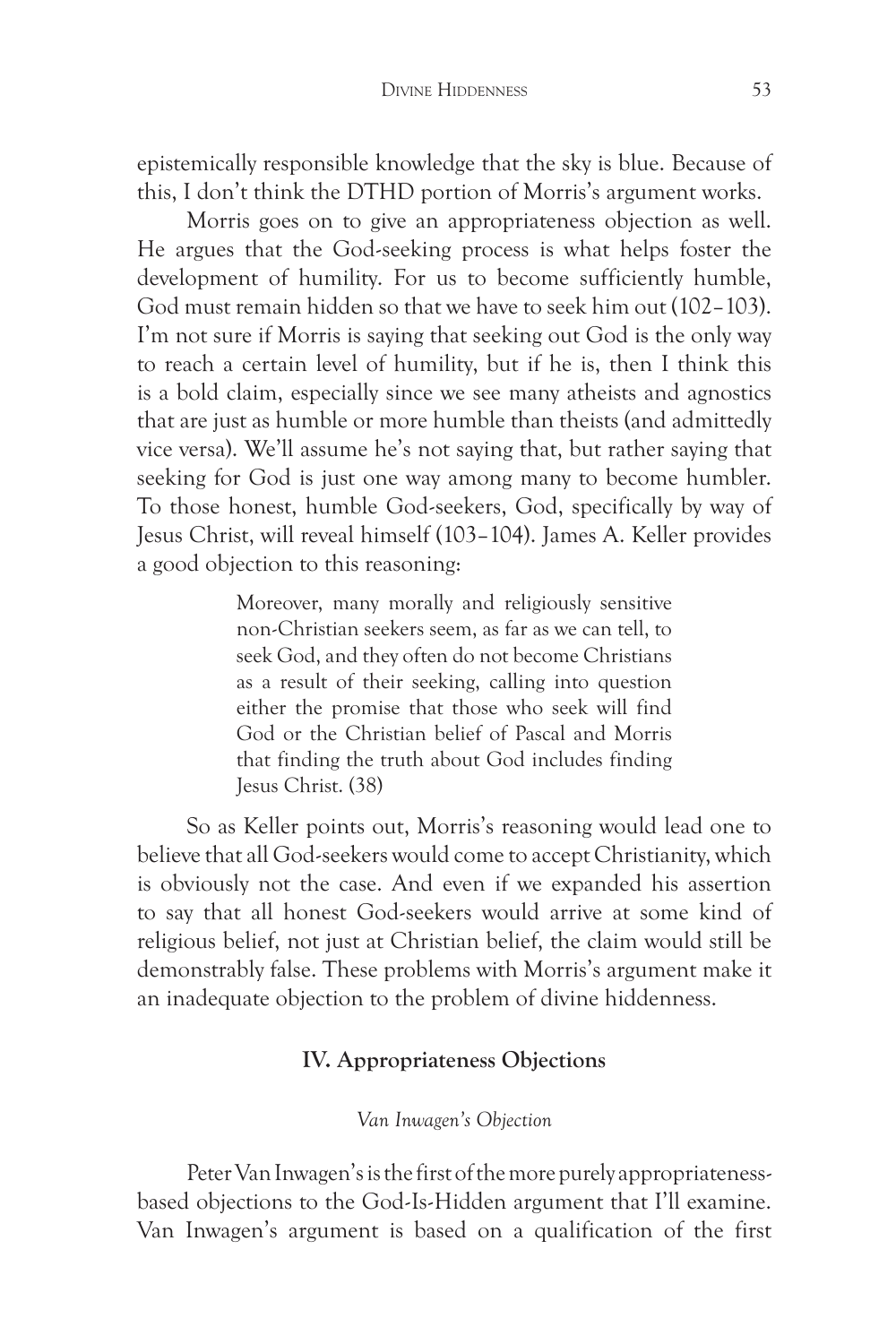premise of the argument in its form listed above. He claims that if belief in God came through some miraculous perception of him, then this belief would not be of the right sort to produce other qualities that God wants in us. So it is not just belief in God that's important for our salvation, but, according to Van Inwagen, belief produced in a particular way. Belief produced by "epistemically unobjectionable" means, according to Van Inwagen, would inhibit us from forming the kinds of qualities God wants, and would impede the formation of a proper relationship with God:

> It is certainly conceivable that someone's believing in him for a certain reason (because, say, that person has witnessed signs and wonders) might make it difficult or even impossible for that person to acquire other features God wanted him or her to have. (146)

He later says that if God were to miraculously reveal himself to everyone, it would create "sullen resentment" within those who do not want to believe in God (151). I find problem with these assertions. To illustrate their shortcomings, I'll use a couple of analogies, one of which is very similar to one taken from Van Inwagen's text.

Van Inwagen uses a husband-wife analogy to illustrate his point that God desires his creations to do more than simply believe in him. Just as Van Inwagen wants more from his wife than a mere belief in his (Van Inwagen's) existence, God wants much more from us than a mere belief in his existence (149). Specifically, God wants us to develop good qualities and a good relationship with him (149). While I believe Van Inwagen is right on this point, I don't think an epistemically responsible belief in God would prevent us from forming good qualities or from forming a good relationship with him. Here's a similar analogy that casts some doubt on the plausibility of Van Inwagen's claim. I'll use a father-son analogy, (1) because I'm not married, and (2) because that's usually the kind of relationship Christians compare to their relationship with God. I saw my dad almost every day for the first 18 years of my life. I still talk to him on the phone pretty often. I visit him a few times a year. I have a justified, epistemically responsible belief that my dad exists. I love, trust, respect, and usually obey my dad. I've also developed (and am trying to develop) a lot of the qualities that my dad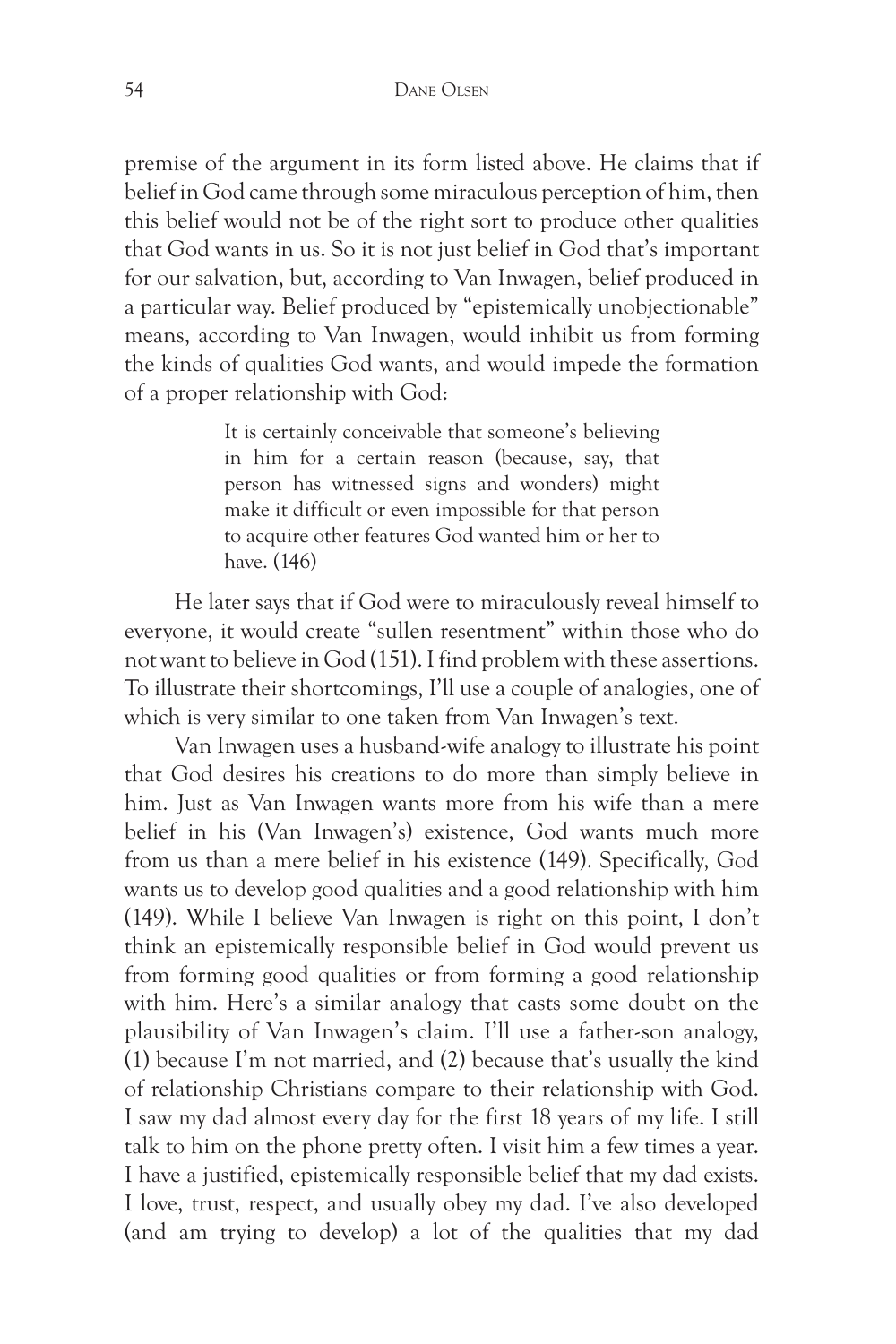wants me to. Knowing that my father exists through epistemically unobjectionable means did not inhibit me from developing a proper relationship (one of love, trust, respect, obedience, etc.) with him, nor did it prevent me from developing or at least wanting to develop good qualities (kindness, respect for others, honesty, etc.). My desire to develop these qualities also didn't originate solely due to a desire to please my dad, or solely due to a fear of him or of his punishment. At some point, I realized that these qualities were important to me too. In the same way, knowing that God exists through epistemically unobjectionable means would not prevent me from developing this kind of relationship with him, nor from developing the kinds of qualities that he wants me to develop. In fact, it would probably help.

Just as believing that God exists for epistemically responsible reasons would not inhibit the development of these things, it would not create sullen resentment in us, at least not in very many of us. To illustrate this, I'll use another analogy: Essentially all people who live in the United States believe, by epistemically responsible means, that there is a national governing body whose headquarters are located in Washington, D.C. It has the power to create and enforce laws for the citizens of the U.S., but it is also responsible for providing them with protection, a currency system, and other basic necessities. For most of these citizens, the knowledge that such a body has issued laws that designate murder as illegal has no effect on their disposition to murder people or not. In other words, the knowledge of this governing body and the laws that it has created creates no sullen resentment for most people. In the same way, knowledge of a God that has issued certain laws or commandments would not, within most people, create sullen resentment. And although most people have some complaints about the government, the majority of U.S. citizens would probably consider themselves grateful for such a body. There is, after all, a spirit of patriotism present in the country that isn't impeded by knowledge of the government.

Perhaps a better example is speeding while driving, something that isn't intrinsically morally wrong like murder is. Although we often find ourselves frustrated that we can't drive faster on the freeway, most of us realize that speeding laws are for our benefit and safety, and ultimately are willing to comply with such laws. Our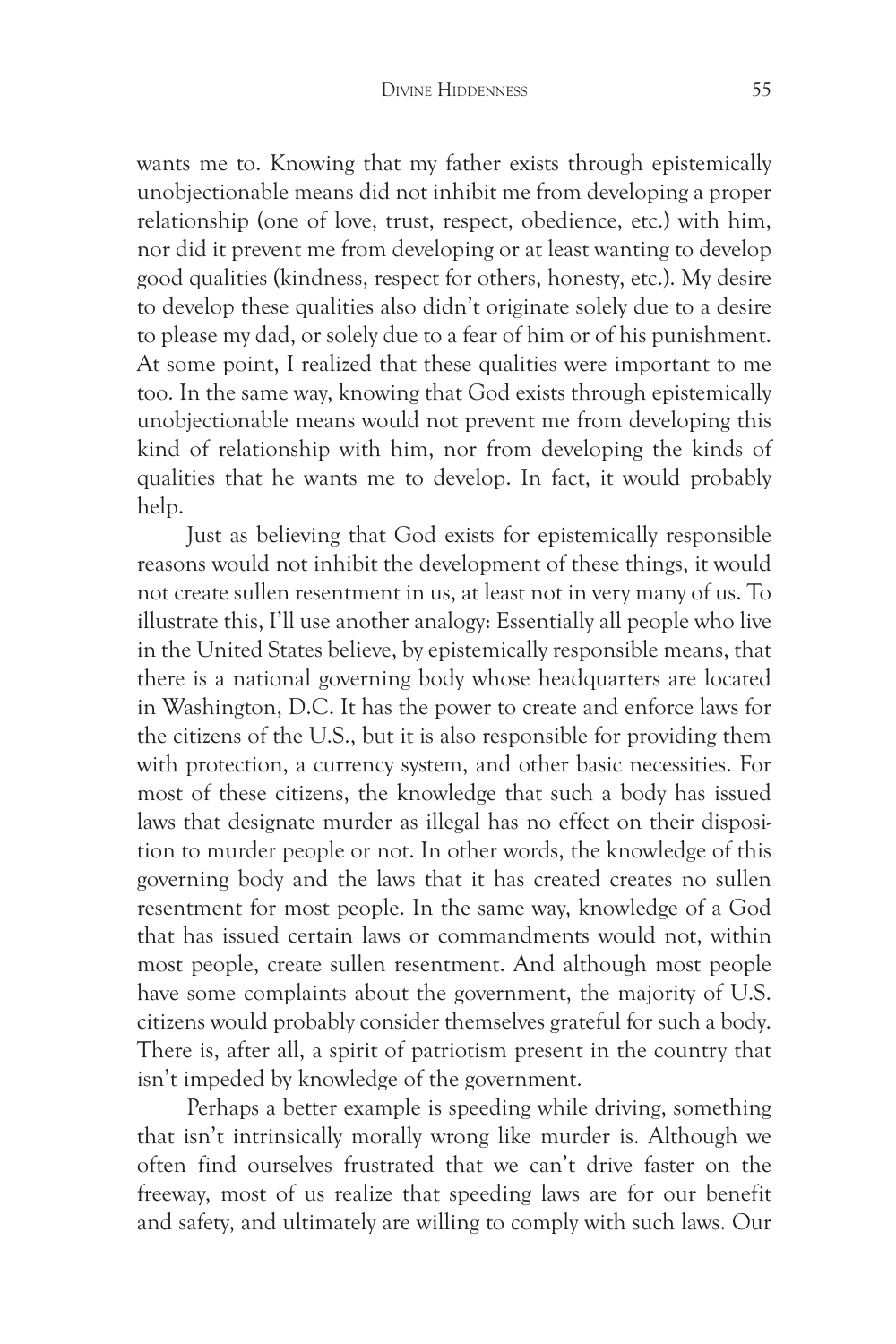epistemically responsible belief that there exist police officers who could pull us over and give us a speeding ticket doesn't create sullen resentment within us. If we are pulled over, it can sometimes create momentary frustration, but it is often because we know we were speeding and deserve the ticket. The only times we feel sullen resentment toward police officers is when they punish us (or someone we care about) unjustly or for some unjust reasons. Similarly, knowing that there is a God that can punish us for violating his laws would not create sullen resentment within us, but rather creates more of an awareness when we do something we know would violate such laws. We don't have to worry about God punishing us unjustly, as we would with some human police officer, because the God we're talking about is perfectly benevolent, and therefore perfectly just.

So it is very plausible to say that an epistemically unobjectionable belief in God would not impede us from developing the kinds of qualities that God wants us to have, nor would it create within us a sullen resentment toward God. Perhaps if God were to suddenly and miraculously reveal himself today, to the many atheists and agnostics in the world, Van Inwagen's theory would be right, and many of these people would feel some sort of resentment toward God, or they might simply dismiss it as some phenomenon of nature or as a hallucination. But if God were to have always revealed himself since the dawn of rational human beings, constantly and to every generation, so that all people would know of his existence with the same certainty with which modern U.S. citizens know a national government exists or with which I know my father exists, this problem would not arise.

#### *Adams's Objection*

Marilyn McCord Adams argues that God is hidden because his hiddenness is necessary for us to develop trust in him. She states that God's hiddenness is by his own

> . . . deliberate design, since it is necessary to make possible the relationships he wants with us and for which we were created. For what God wants most from us is wholehearted trust and obedience. Yet it is conceptually impossible to trust someone if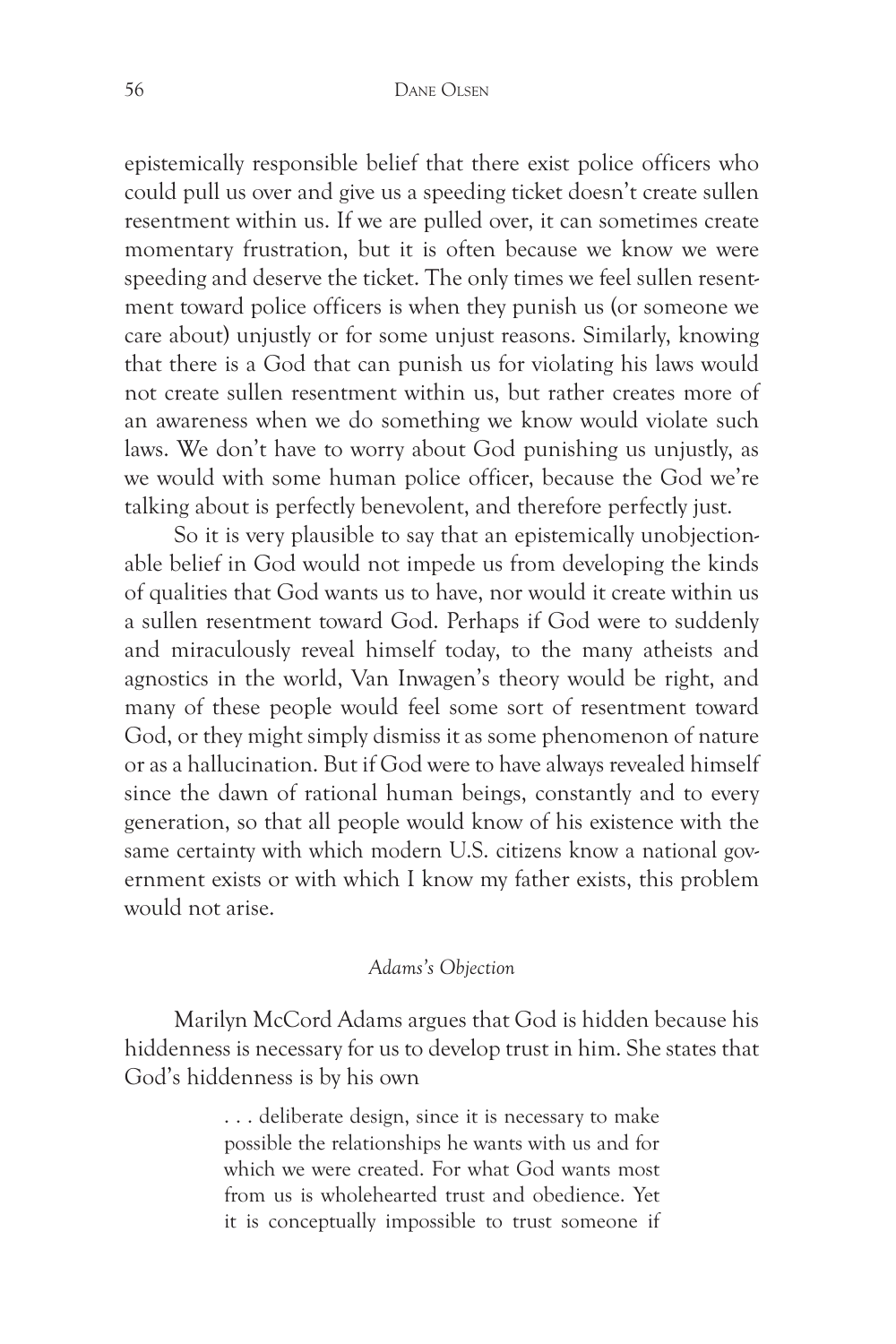you know in advance every move that he will make. (251)

While Adams's objection is similar to Van Inwagen's, they are different enough to be treated separately. Adams claims that God wants, more than anything else, trust and obedience from us, whereas Van Inwagen believes that God desires us to develop morally good qualities as a result of our relationship with him. (Although he does not diminish the importance of a relationship of trust and obedience with God) (Van Inwagen 146, 149). To understand Adams's objection, we must understand her implicit definition of trust, or at least the kind of trust God wants. She seems to classify "trust" as a kind of relationship between two parties that necessarily requires uncertainty on part of the trustee. Let's say that my neighbor told me that every time I knock on her door at 4:30 pm, she'll open up and give me a piece of chocolate, then 100/100 times I knocked on my neighbor's door at 4:30 pm, she immediately answered and gave me a piece of chocolate. Under Adams's definition, I wouldn't be able to say that "I trust that if I knock on my neighbor's door at 4:30, she will open the door and give me chocolate," because I would be (effectively) certain that she would give me chocolate. There wouldn't be the necessary level of uncertainty required for Adams's definition of trust. However, there is inherent uncertainty in any relationship between two parties, because, as good Humeans, we can't assume that the future will be like the past. So that's one objection to Adams's explanation: that there is uncertainty inherent in any relationship, so even if we were certain that God existed and observed him always rewarding a given good deed in the exact same way, there would still be a possibility that he could act differently in the future. So it would not be necessary for God's existence to be hidden or epistemically questionable for there to be uncertainty in his actions. However, I'll grant Adams's definition of "trust" in this case, because she is assuming a God that is perfectly benevolent and wouldn't break any of his promises. If God was my chocolate-giving neighbor, I would actually be certain that I'd get the chocolate every time I knocked at the right time. Therefore, according to Adams, God's will and subsequent actions must be hidden, because if he were to immediately reward good behavior with temporal goods, it would just make it too easy to do what God wants us to, thus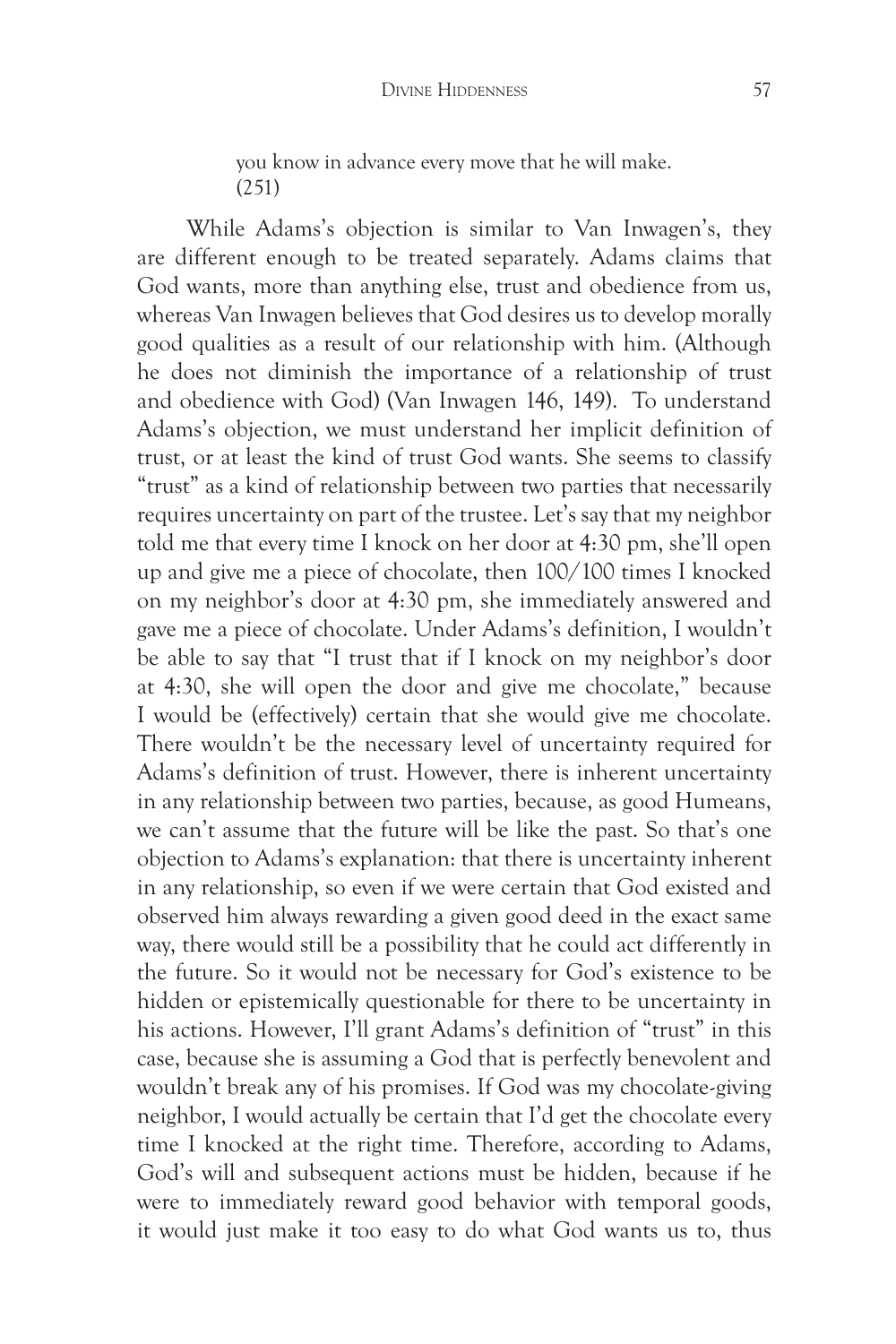ruining the chance for us to actually develop a relationship of trust with him (251). For example, if God told me that he would cause \$100 to appear in my pocket every time I visited sick children in the hospital, it would become very easy for me to visit those children, and I wouldn't have to "trust" God, I would just be certain that \$100 would appear in my pocket as soon as I visited them. My motives would also be tainted, because I would be going for selfish reasons, rather than to benefit the sick children. This second problem seems to fall under Van Inwagen's objection, because my ability to develop charity would be impeded. Either way, I don't need to be uncertain that God exists to develop trust in him (or some other good quality) or to obey him, I just need to be uncertain about his consequences for good (or bad) behavior. So I agree with Adams that there must be a level of uncertainty or hiddenness about God's will in order for us to develop certain desirable qualities; however, there need not be any uncertainty about God's existence in order to develop these qualities. In fact, being certain about God's existence would probably help me develop trust in him. There are plenty of people I am certain exist in whom I trust, like my dad. For these reasons, I don't think Adams's objection to the God-Is-Hidden problem is satisfactory.

#### *Murray's Objection*

Michael J. Murray presents another version of the appropriateness argument. He believes God desires to bring about "the greatest amount of moral good with respect to moral evil" (36). To do so, his creations must be able to make "morally significant decisions" (28). He argues that if God were to reveal himself in an epistemically unobjectionable way, he would prevent us from making such decisions, or from exercising our free will in a "morally significant way"  $(28).^{2}$ He compares this situation to a robber holding a gun to a man's head and demanding his money (29). While the man is still technically free to act as he pleases, the "strength" and "imminence" of the

<sup>&</sup>lt;sup>2</sup> Alvin Plantinga offers a similar objection, but his is in response to the problem of evil. I'm covering Murray's argument because it is specifically in response to the problem of divine hiddenness.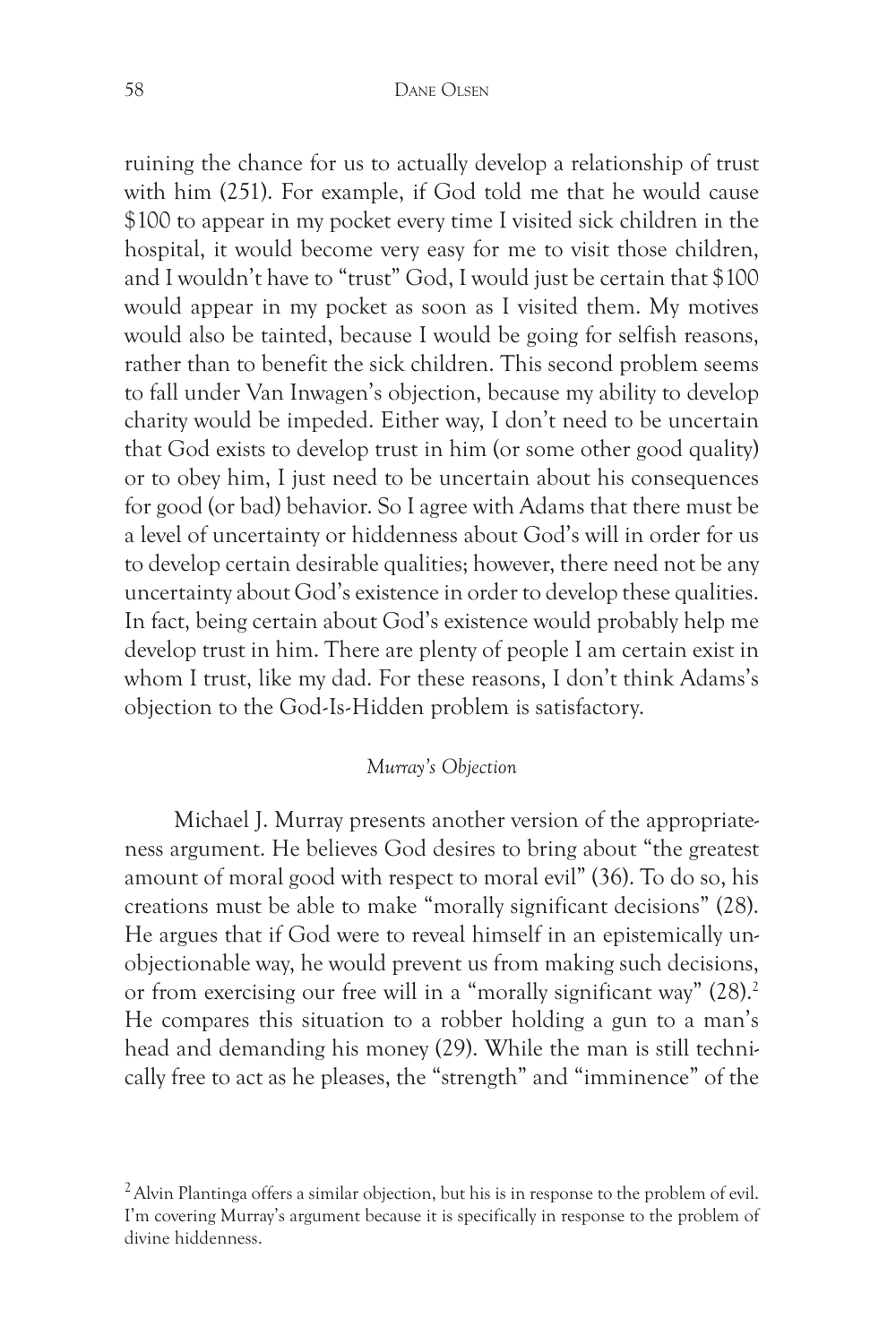robber's threat are so great that it effectively limits the man's free will (29–31). He argues that God has to be hidden, because if he weren't, the imminence and strength of the threat of eternal damnation would effectively limit our free will (34). He would probably agree that the converse is true: that the promise of eternal salvation would limit our free will (the sick children scenario I presented above is a good analogy for this). For these reasons, God causes his own existence to be "epistemically ambiguous" to us (34). Otherwise, God would be coercing or compelling us in a certain way, something that would undermine his desire for us to make morally significant decisions. Making such decisions helps us achieve some sort of good we could not if we were unable to make them. As I did with Adams, I agree with Murray that if God were to compel us to believe in him, and subsequently compel us to behave in a certain way, it would have negative consequences on our characters.

I think Murray's argument works better than Adams's, however, because not only does it require a lack of certainty about God's will or actions, but also it requires a lack of certainty about his existence; something Adams's failed to do. This is so because if God exists, so do such things (at least for Christians) as eternal salvation and eternal damnation. Therefore, if we knew by epistemically responsible means that God exists, we would also know that certain actions on our part would result in eternal damnation, and certain other ones would result in eternal salvation. This knowledge of imminent and strong consequences would limit our ability to make morally responsible decisions. There is a problem with Murray's objection, however, that Adams's doesn't run into. Adams's argument necessarily requires that there be a God, because her assumption is that what God desires most is "wholehearted trust and obedience" (251). Murray's argument does not require the existence of a God, because for him, the main objective of God's creation is to bring about moral goodness, and, subsequently, allow his creations to make morally significant decisions. If that's the case, then why has God revealed himself or his will at all? There are numerous obvious cases in the Bible (that I'm sure Murray would accept) of God giving some sort of revelation about his will, character, or existence to certain chosen people (not to mention all of the extra-biblical claimed occurrences of such revelation). If God's main objective is for us to bring about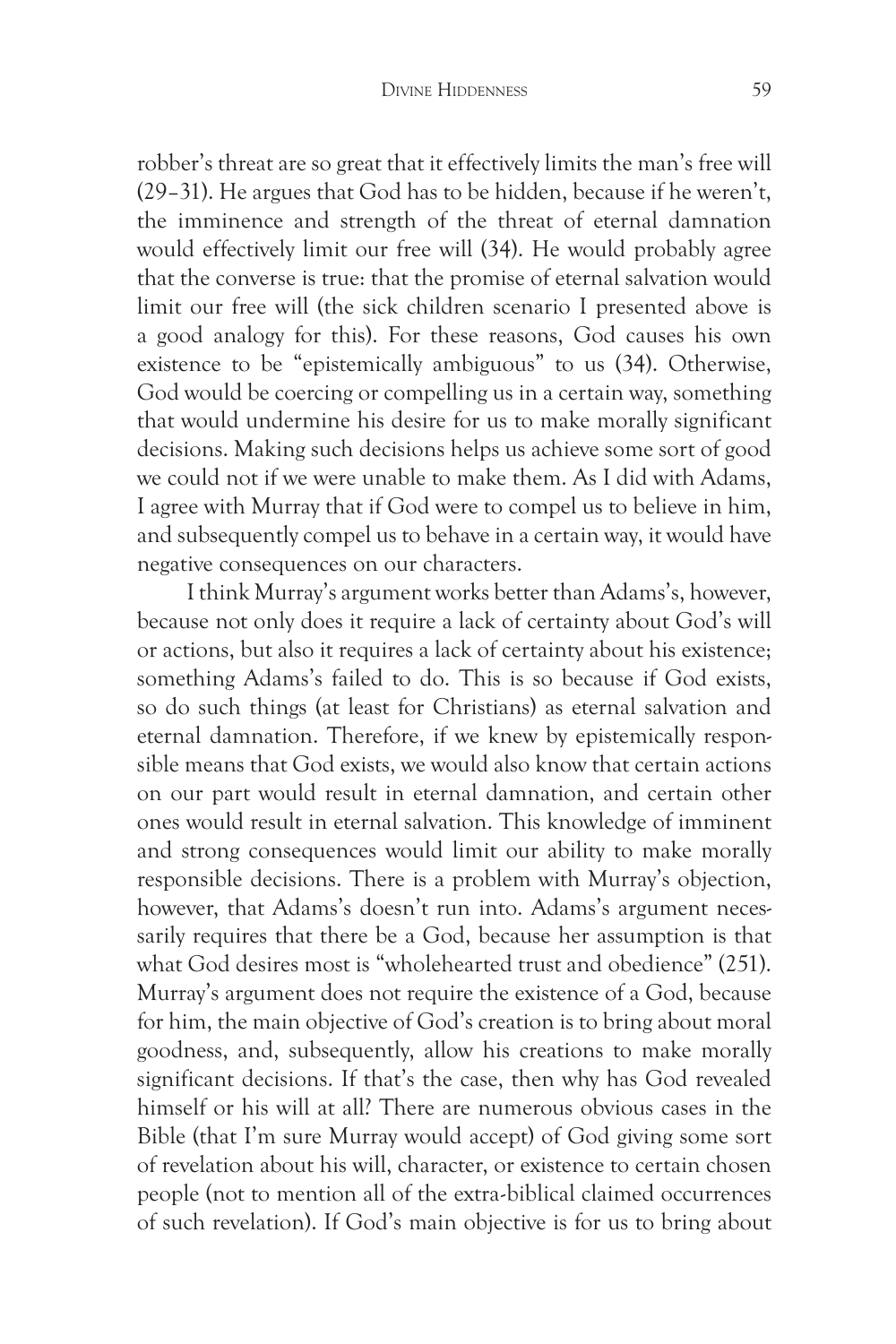moral good, unrestrained or uninfluenced by any sort of threat of damnation or promise of salvation, why would he ever reveal to anyone that there is a heaven or a hell or a God? Why wouldn't he just endow all humans with a sense of morality and let them go about their business without ever revealing that he was the source of this sense of morality? Millions of morally decent agnostics and atheists are evidence that this sort of situation works. One might claim that humans still need moral guidance from God, a moral code to follow, because our naturally endowed morality isn't enough. If that's the case, then why doesn't God just cause some influential people to design laws of morality, and cause them to think that they themselves were the original authors of such laws? Under Murray's system, it wouldn't make much sense for God to miraculously engrave the Ten Commandments with his finger in front of Moses; instead, he should've made Moses or some other important figure give them as if they were his or her own invention. Under these circumstances, we would have no imminent or strong threats that would affect the free exercise of our moral agency.

One might say that perhaps Murray would respond to this objection by saying that God should reveal himself for some other reason. In other words, that it would be important to believe in and worship God for reasons that outweigh the benefits of his complete hiddenness. However, like Van Inwagen, Murray believes that for God, belief in him is less important than bringing about moral good, and subsequently, the ability to make morally significant decisions (36). So as his argument stands now, I think my objection works. If he were to come out and explain that God must be believed in and worshipped for reasons that make his complete hiddenness impossible, and if his explanation were compatible with what he has already said about the problem of divine hiddenness, then I think that of all the appropriateness objections that I have considered, his objection would be the one that could satisfactorily explain God's hiddenness.